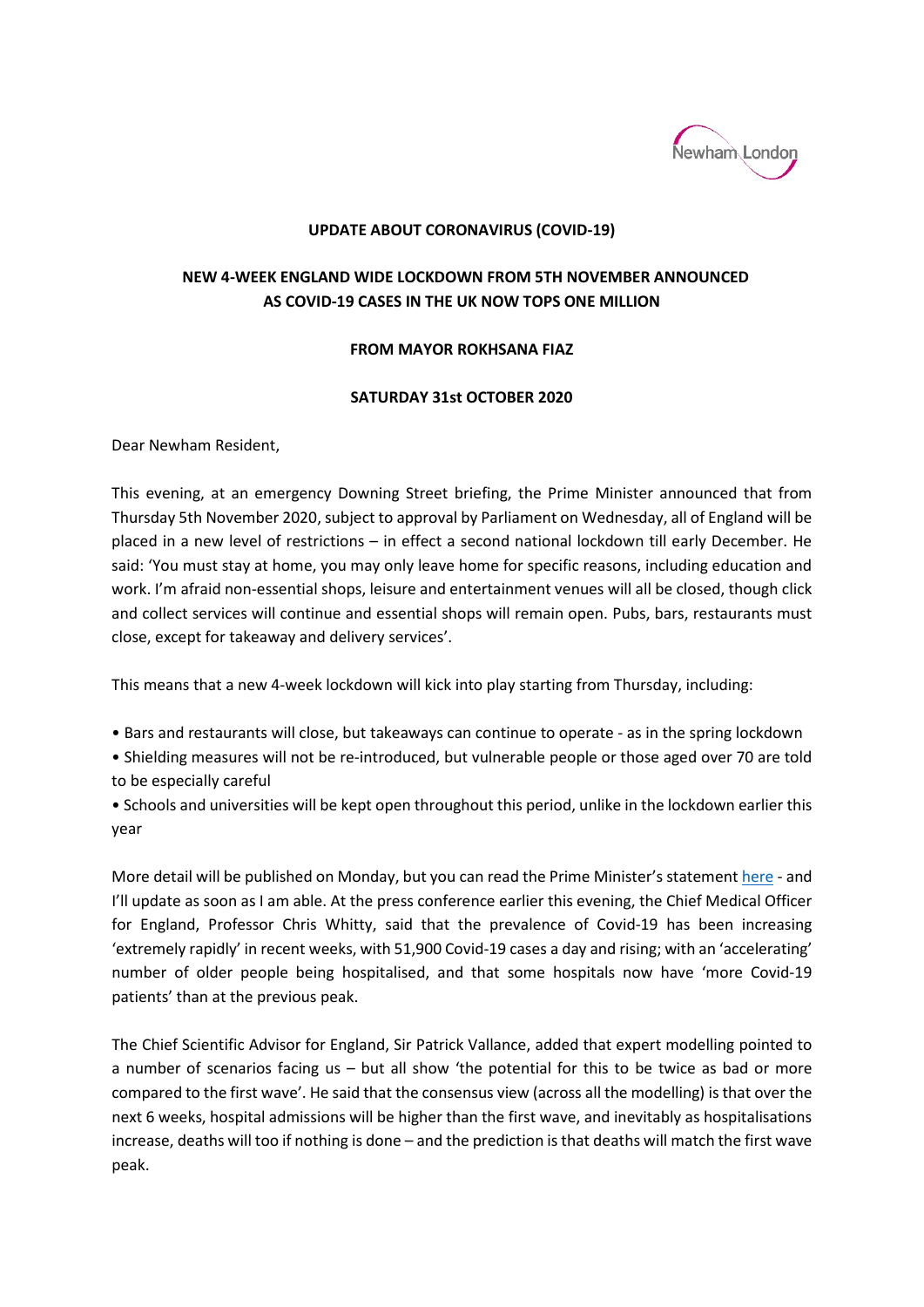In addition, Public Health England (PHE) published its latest data earlier this afternoon, showing that in the last 24 hours alone, another 21,915 people have tested positive with Covid-19 in the UK – meaning that now a total of 1,011,660 people in the UK have contracted the virus since the start of the pandemic earlier this year. Tragically, another 326 people have also died within 28 days of a positive test in the past 24 hours - bringing the total to 58,925 people so far where Covid-19 has been listed on the death certificate.

In London, there's been another 1,568 Covid-19 cases recorded in the last 24 hours, bringing the total to 97,430 infected in the Capital since the start of the pandemic. That includes 4,055 residents In Newham, of which 85 residents tested positive following a lab confirmed test in the last 24 hours. Tragically, so far, 320 residents have died as a result of Covid-19 in Newham and my heartfelt sorrow goes to their loved ones and all families affected across the country.

You'll know that the government's own Scientific Advisory Group for Emergencies (SAGE) has repeatedly warned that the localised approach to restrictions doesn't go far enough, calling for a national 'circuit break' lockdown urgently to halt its spread over recent weeks. Last night, they published the latest 'reproduction' rate (known as the 'R-rate') as being between 1.1 and 1.3, meaning that on average, every 10 people infected will infect between 11 and 13 other people. They also warned that the number of daily deaths in England is in line with its 'reasonable worst-case' scenario used by officials and the NHS to plan for the months ahead when infections and hospital admissions increase; saying that it 'is almost certain to exceed this within the next two weeks'.

However, official minutes from a SAGE Scientific Pandemic Influenza Group on Modelling (SPI-M-O) meeting, held back on the 14th October but published Friday, reveal we are in a worse position than expected. Scientists crunching the numbers estimated that, by mid-October, there were between 43,000 and 74,000 people being infected with coronavirus every day in England. Their report said: 'In England, we are breaching the number of infections and hospital admissions in the Reasonable Worst Case planning scenario that is based on COVID's winter planning strategy. The number of daily deaths is now in line with the levels in the Reasonable Worst Case and is almost certain to exceed this within the next two weeks'. They added: 'There is complete consensus in SPI-M-O that the current outlook for the epidemic's trajectory is concerning, if there are no widespread decisive interventions or behavioural changes in the near term'. [You can read the full report here.](https://assets.publishing.service.gov.uk/government/uploads/system/uploads/attachment_data/file/931162/S0808_SAGE62_201014_SPI-M-O_Consensus_Statement.pdf)

Yesterday, the Office for National Statistics (ONS), also published the latest position on the growth of coronavirus cases in the UK from its Covid-19 Infection survey. Announced back in April, the 12 month study (which is published weekly) aims to track the spread of Covid-19 in the population to try to understand the current rate of infection and how many people have developed antibodies to the virus. The results are based on swab tests performed on a representative sample of the UK population from the ages of 2-years old to 70-years old +. The report yesterday highlighted that the number of infections continues to increase: with an estimated 568,100 people in the community in England had COVID-19 during the most recent week studied (17th to 23rd October 2020), equating to around 1 in 100 people.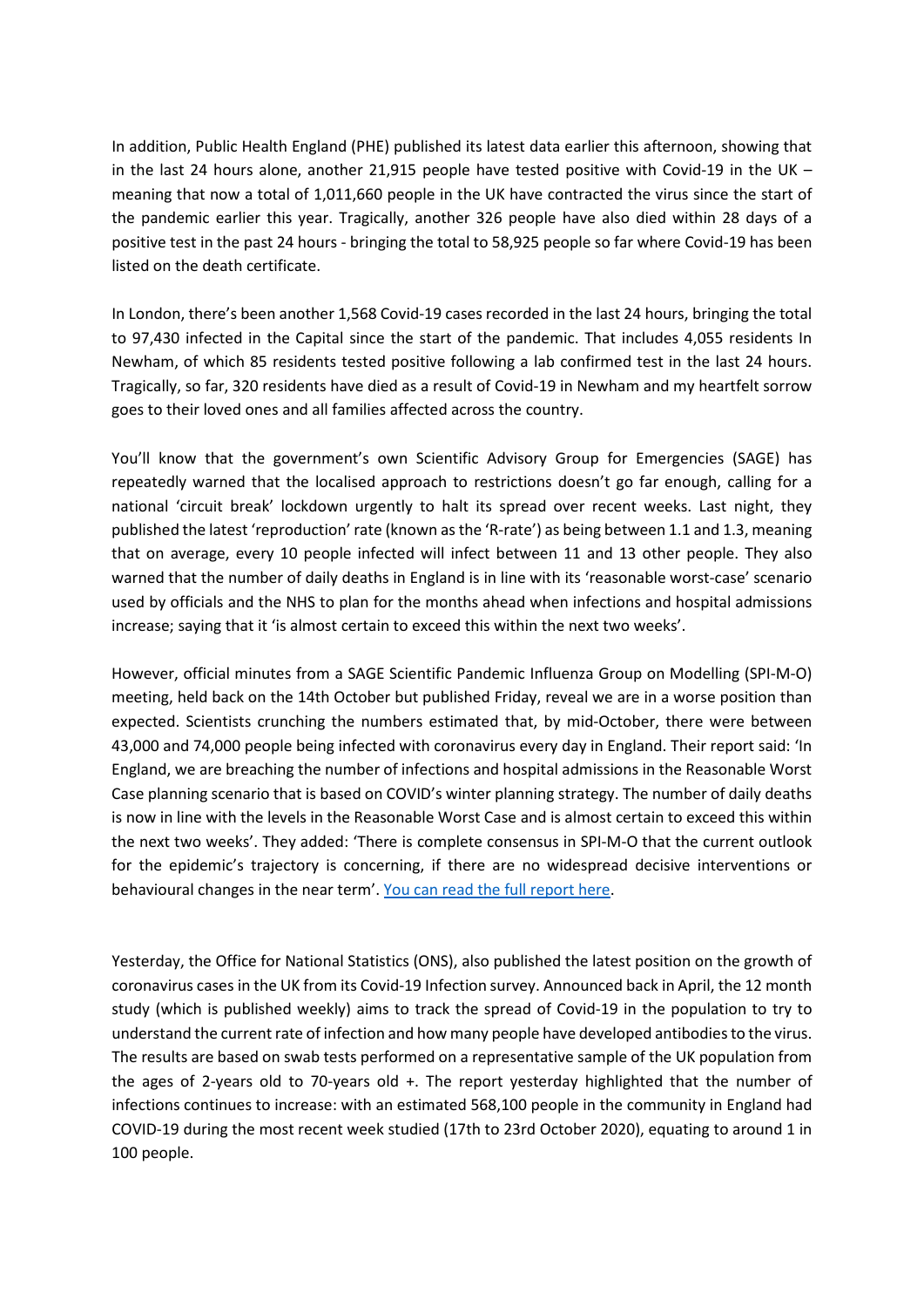The report also highlighted that there's been growth in all age groups over the past two weeks; with older teenagers and young adults continuing to have the highest current rates, while rates appear to be steeply increasing among secondary school children. You can read more about the recent [ONS](https://www.ons.gov.uk/peoplepopulationandcommunity/healthandsocialcare/conditionsanddiseases/bulletins/coronaviruscovid19infectionsurveypilot/30october2020)  [Covid-19 Infection Survey here.](https://www.ons.gov.uk/peoplepopulationandcommunity/healthandsocialcare/conditionsanddiseases/bulletins/coronaviruscovid19infectionsurveypilot/30october2020)

All of this follows another week where Covid-19 cases and community transmission continues to rise across the country, well over 20,000 cases a day. Earlier this week, the latest report from the 'Realtime Assessment of Community Transmission' (REACT) programme was published, highlighting how the reproduction rate (known as the 'R' rate) of Covid-19 was increasing sharply. The REACT study is the largest research programme of its kind in the UK, led by experts from Imperial College London and Ipsos MORI, and produces weekly reports about how the virus is spreading across the country. Based on swab tests taken from 86,000 people (including between 16th and 25th October), its interim report showed that the prevalence of infection has now doubled with an estimated 128 people per 10,000 of England's population having COVID-19, compared to 60 per 10,000 population as of the 5th October. This translates to 96,000 new infections each day and you can read more in the [REACT report](https://www.imperial.ac.uk/media/imperial-college/institute-of-global-health-innovation/REACT1_r6_interim_preprint.pdf)  [here.](https://www.imperial.ac.uk/media/imperial-college/institute-of-global-health-innovation/REACT1_r6_interim_preprint.pdf)

Here in Newham, we've been anticipating that this would happen, given the alarming rate of community transmission in the borough despite being in Covid-19 Tier 2 restrictions. Our latest weekly Covid-19 dashboard, which was published on Thursday, also showed that in the preceding week (covering the 18th and 24th October), there have been 586 new confirmed cases of Covid-19 in Newham; alongside a slight decrease in people getting tested but an increase in positive tests outcomes. This means that there is active transmission in our community, as there is elsewhere in London, so the risk of catching the virus is real – which is very worrying as we currently have an infection rate of 164 infections per 100,000 population. [You can read more here.](https://www.newham.gov.uk/coronavirus-covid-19/covid-dashboard/1)

That's why I have consistently backed calls for a Covid-19 circuit break. But if greater restrictions are introduced, there must also be greater funding to support those people and sectors directly affected by lockdown. With Newham having London's highest numbers of people placed on furlough, the government must step in to ensure support continues. I cannot overstate the devastating impact of the pandemic on Newham's residents – it is amongst the worst in the country. More than 27,000 extra people have had to claim benefits; while almost 17,000 have been placed on furlough – which is the highest in London and until today, they were facing the prospects of that safety net torn away. But they've been given a short reprieve, as the Prime Minister announced tonight that the furlough scheme will be extended further until December.

In the first wave of the pandemic, we suffered the highest death rate due to Covid-19. A new report by Baroness Lawrence has found that "Black, Asian and minority ethnic people have been overexposed, under-protected, stigmatised and overlooked during this pandemic". In a borough where 73 percent of residents are from BAME communities, Newham has again been disproportionately harmed. This is why I've also continually called on the Government to match funding to need, and have demanded a deprivation-linked Covid-19 premium to cover the costs of protecting our residents from the worst impacts of the pandemic.